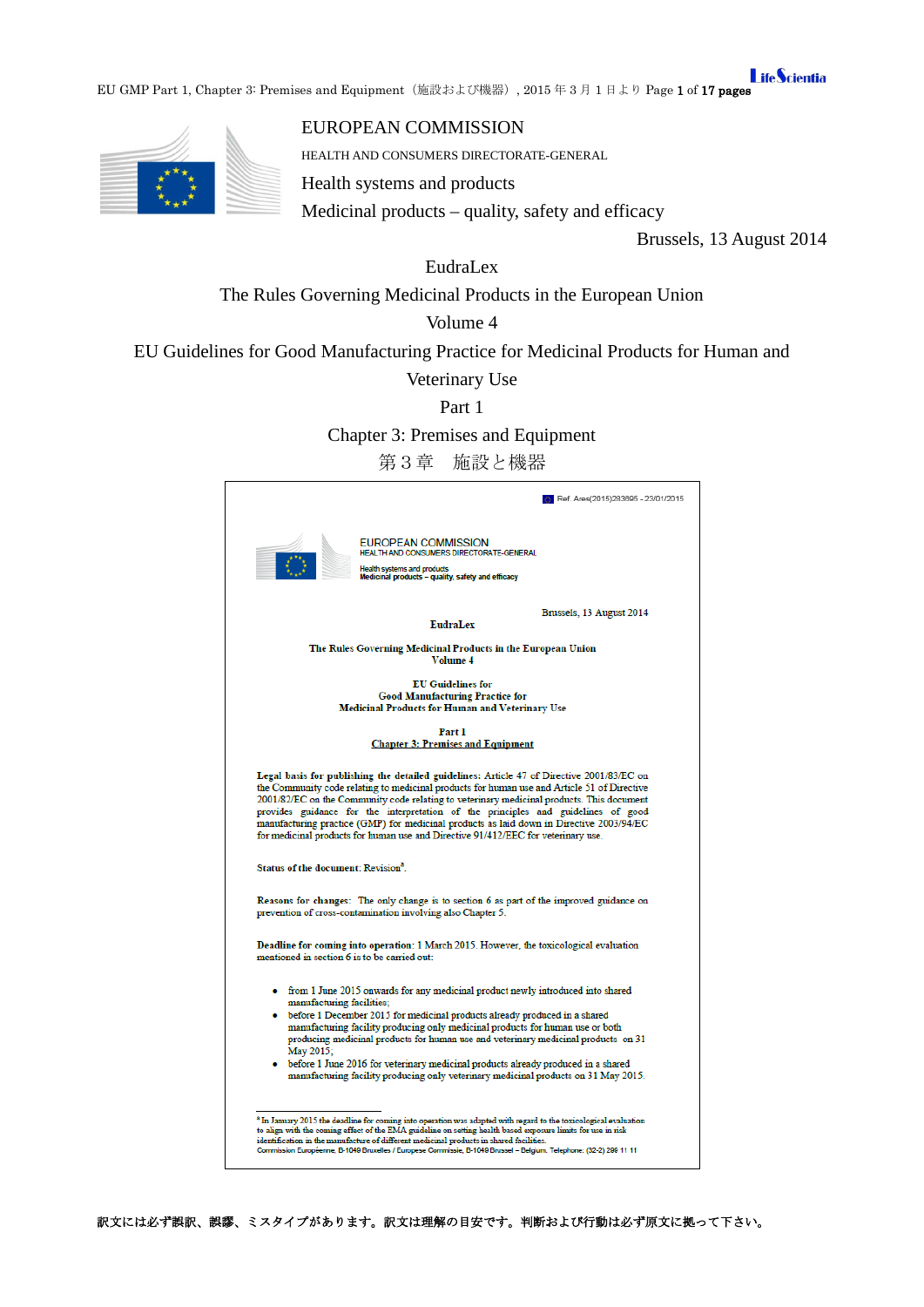**Legal basis for publishing the detailed guidelines:** Article 47 of Directive 2001/83/EC on the Community code relating to medicinal products for human use and Article 51 of Directive 2001/82/EC on the Community code relating to veterinary medicinal products. This document provides guidance for the interpretation of the principles and guidelines of good manufacturing practice (GMP) for medicinal products as laid down in Directive 2003/94/EC for medicinal products for human use and Directive 91/412/EEC for veterinary use.

### この詳細ガイドラインを公表した法的根拠:

・Directive 2001/83/EC on the Community code relating to medicinal products for human use の Article 47

• Directive 2001/82/EC on the Community code relating to veterinary medicinal products.  $\mathcal{D}$  Article 51 この文書は、Directive 2003/94/EC for medicinal products for human use および Directive 91/412/EEC for veterinary use.に述べられている医薬品の good manufacturing practice (GMP)の原則とガイドラインの解 釈に関してのガイダンスを与えている。

# **Status of the document:** Revision<sup>a</sup>.

文書の状況: 改定 <sup>a</sup>.

a: In January 2015 the deadline for coming into operation was adapted with regard to the toxicological evaluation to align with the coming effect of the FMA guideline on setting health based exposure limits for use in risk identification in the manufacture of different medicinal products in shared facilities.

2015年1月を発効日としたのは、EMA のガイドライン (\*)の発効日と揃えるためであった。

(\*)EMA guideline on setting health based exposure limits for use in risk identification in the manufacture of different medicinal products in shared facilities

**Reasons for changes:** The only change is to section 6 as part of the improved guidance on prevention of cross-contamination involving also Chapter 5.

変更理由**:** 唯一の変更は、交叉汚染の防止についてこのガイダンスのセクション6(訳注:この文書の 3. <sup>6</sup> 項)であり、この変更には第5章も関係する

**Deadline for coming into operation:** 1 March 2015. However, the toxicological evaluation mentioned in section 6 is to be carried out:

訳文には必ず誤訳、誤謬、ミスタイプがあります。訳文は理解の目安です。判断および行動は必ず原文に拠って下さい。 発効日:2015 年 3 月1日。しかし、セクション6(訳注:この文書の 3.6 項)に言及されている毒性学的評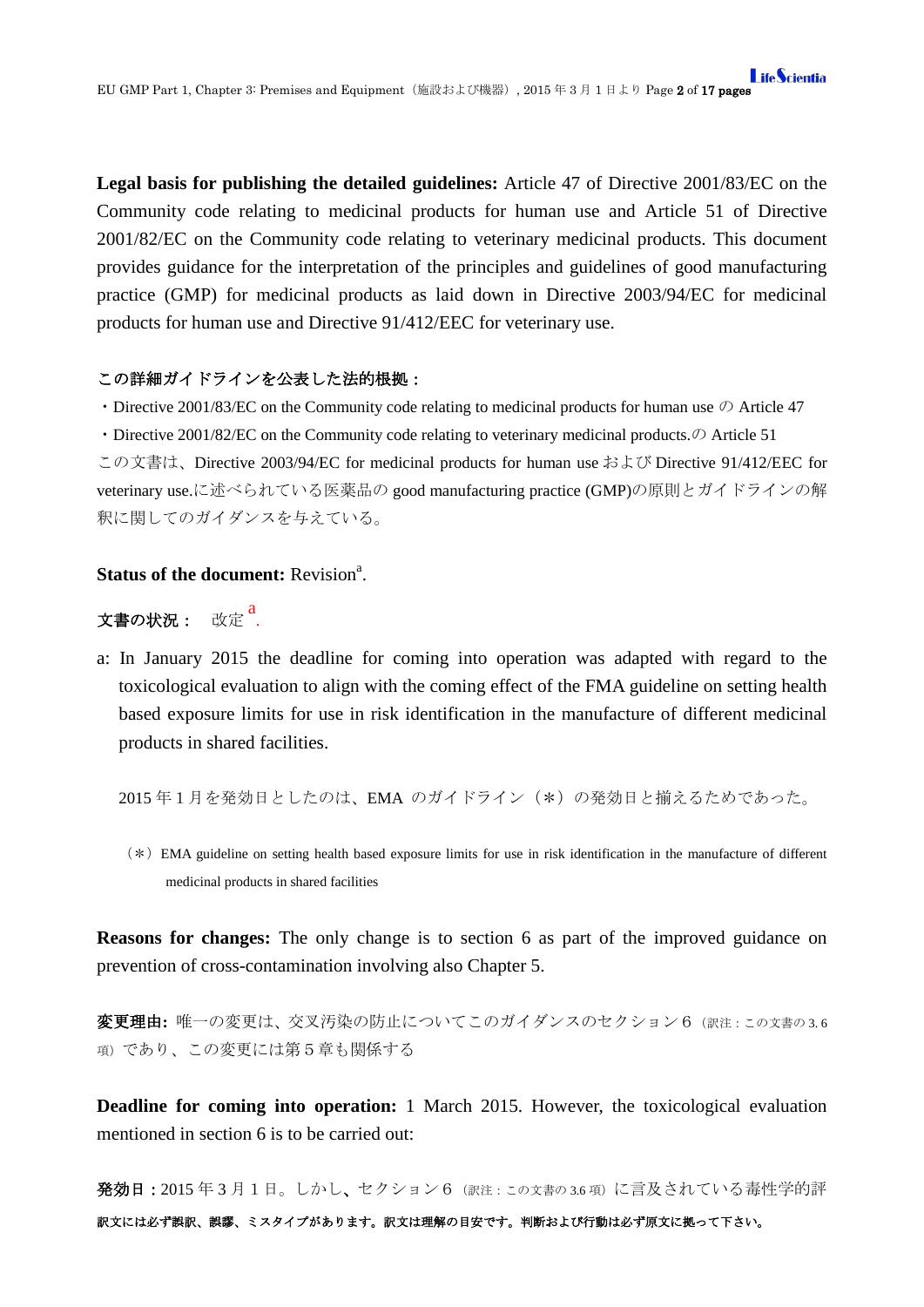価は、以下のように行なわれる。:

・ from 1 June 2015 onwards for any medicinal product newly introduced into shared manufacturing facilities;

2015 年 6 月1日以降、共用製造施設へと新たに導入する医薬品に適用する (訳注:この訳文は検討が必要である)

・ before 1 December 2015 for medicinal products already produced in a shared manufacturing facility producing only medicinal products for human use or both producing medicinal products for human use and veterinary medicinal products on 31 May 2015;

2015 年 5 月 31 日時点で、ヒト用の医薬品のみを共用製造施設で既に製造していた医薬品、また はヒト用と動物用の医薬品の両方を製造していた医薬品に対しては、2015 年 12 月1日前に適用 する。

# (訳注:この訳文は検討が必要である。;「基本は直ちに対応であるが、*2015* 年 *5* 月 *31* 日時点で 製造していた医薬品であっても、*2015* 年 *12* 月1日までには適用する」、と解釈した。)

・ before 1 June 2016 for veterinary medicinal products already produced in a shared manufacturing facility producing only veterinary medicinal products on 31 May 2015.

2015 年 5 月 31 日時点で、既に共用設備で動物用医薬品のみを製造していた動物用医薬品に対し ては、2016 年 6 月1日以前に適用する

# (訳注:この訳文は検討が必要である。;「基本は直ちに対応であるが、*2015* 年 *5* 月 *31* 日時点で製造 していた動物用医薬品であっても、*2016* 年 *6* 月1日までには適用する」、と解釈した。)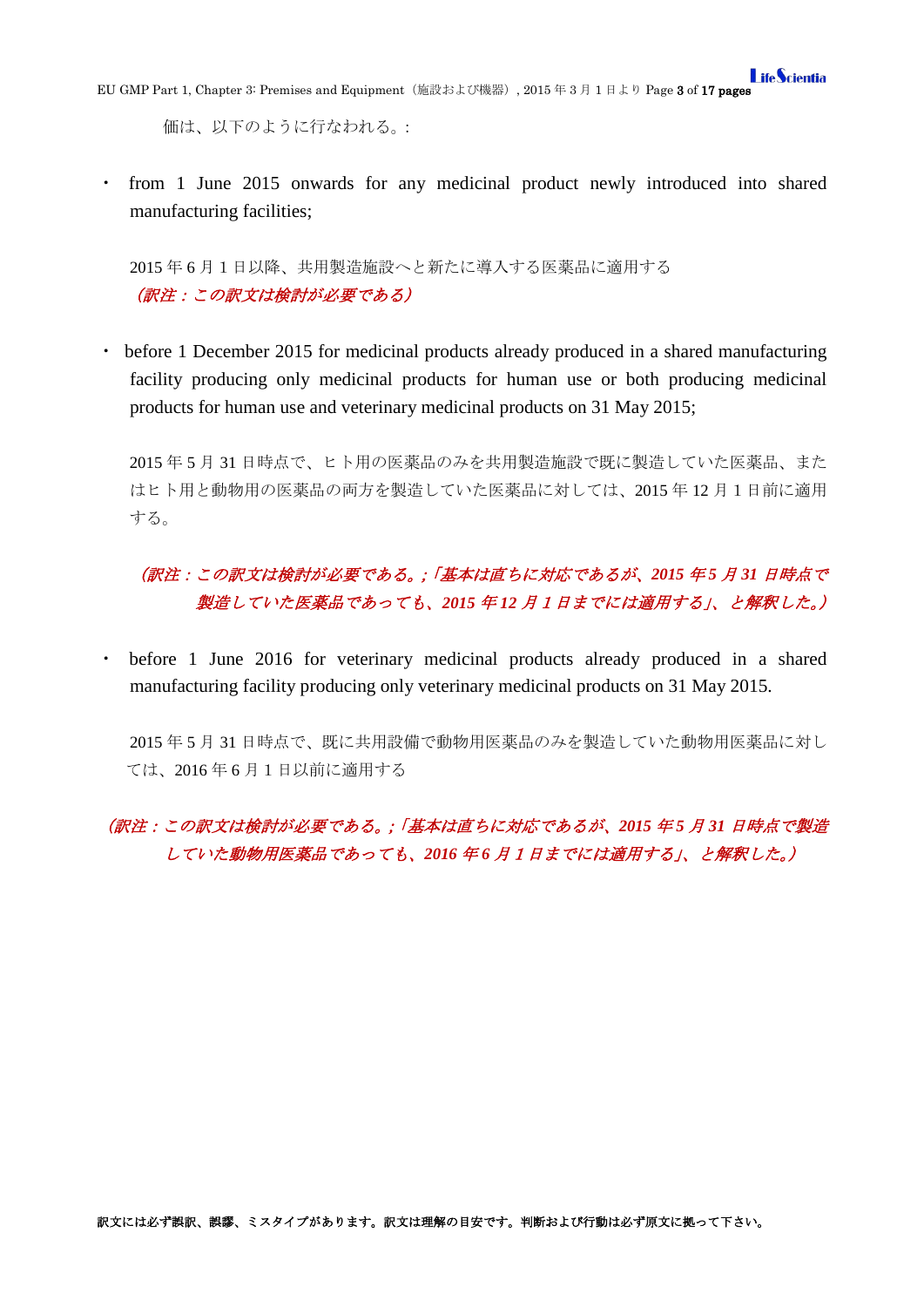# 目次

(項番号に続く括弧内のタイトルは、訳者が当該項の記載内容を要約したものである)

| <b>PREMISES</b> |                                                 |  |
|-----------------|-------------------------------------------------|--|
|                 |                                                 |  |
| 3.1             |                                                 |  |
| 3.2             |                                                 |  |
| 3.3             |                                                 |  |
| 3.4             |                                                 |  |
| 3.5             |                                                 |  |
|                 |                                                 |  |
| 3.6             |                                                 |  |
| 3.7             |                                                 |  |
| 3.8             |                                                 |  |
| 3.9             |                                                 |  |
| 3.10            |                                                 |  |
| 3.11            |                                                 |  |
| 3.12            |                                                 |  |
| 3.13            |                                                 |  |
| 3.14            |                                                 |  |
| 3.15            |                                                 |  |
| 3.16            |                                                 |  |
| 3.17            | (工程内管理の実施場所) ……………………………………………………………………………………11 |  |
|                 | <i><b>Storage Areas</b></i>                     |  |
| 3.18            |                                                 |  |
| 3.19            |                                                 |  |
| 3.20            |                                                 |  |
| 3.21            |                                                 |  |
| 3.22            |                                                 |  |
| 3.23            |                                                 |  |
| 3.24            |                                                 |  |
| 3.25            |                                                 |  |
|                 |                                                 |  |
| 3.26            |                                                 |  |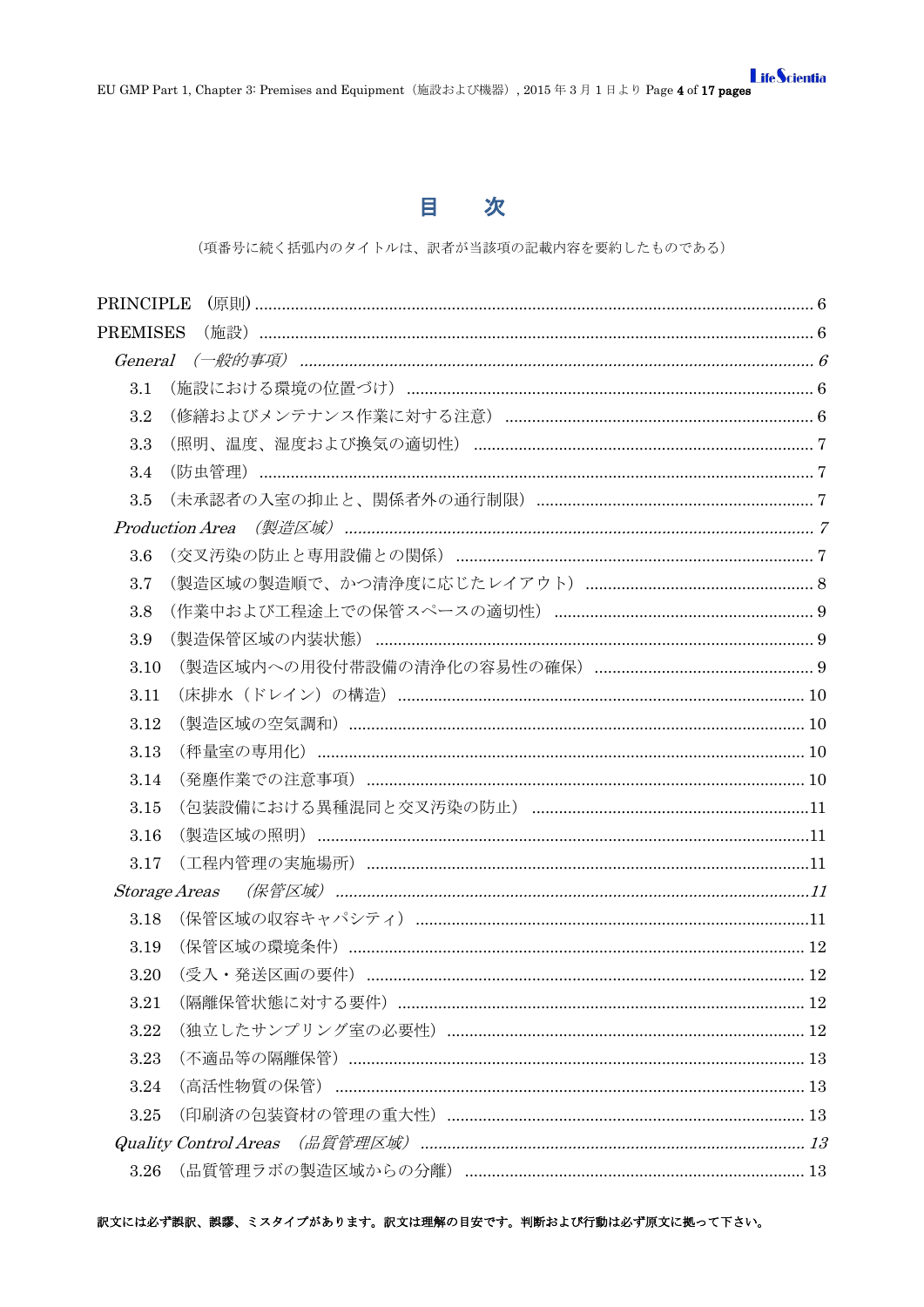EU GMP Part 1, Chapter 3: Premises and Equipment (施設および機器), 2015年3月1日より Page 5 of 17 pages

| 3.27             |  |
|------------------|--|
| 3.28             |  |
| 3.29             |  |
|                  |  |
| 3.30             |  |
| 3.31             |  |
| 3.32             |  |
| 3.33             |  |
| <b>EQUIPMENT</b> |  |
| 3.34             |  |
| 3.35             |  |
| 3.36             |  |
| 3.37             |  |
| 3.38             |  |
| 3.39             |  |
| 3.40             |  |
| 3.41             |  |
| 3.42             |  |
| 3.43             |  |
| 3.44             |  |
|                  |  |

# 訳者注:【"should" と "must"】について

この対訳文では、"should"は、「···とすること」の訳語を使用した。意味としては、ガイダンスとし て推奨している事項であり、justification あるいは rationale があれば、代替の方法が許されるような用 語と解釈した。

また、"must"は、「…しなければならない」の訳語を使用した。この用語は法令の「要求事項であ り、その記載内容を守ることが法的に要求されている」と解釈した。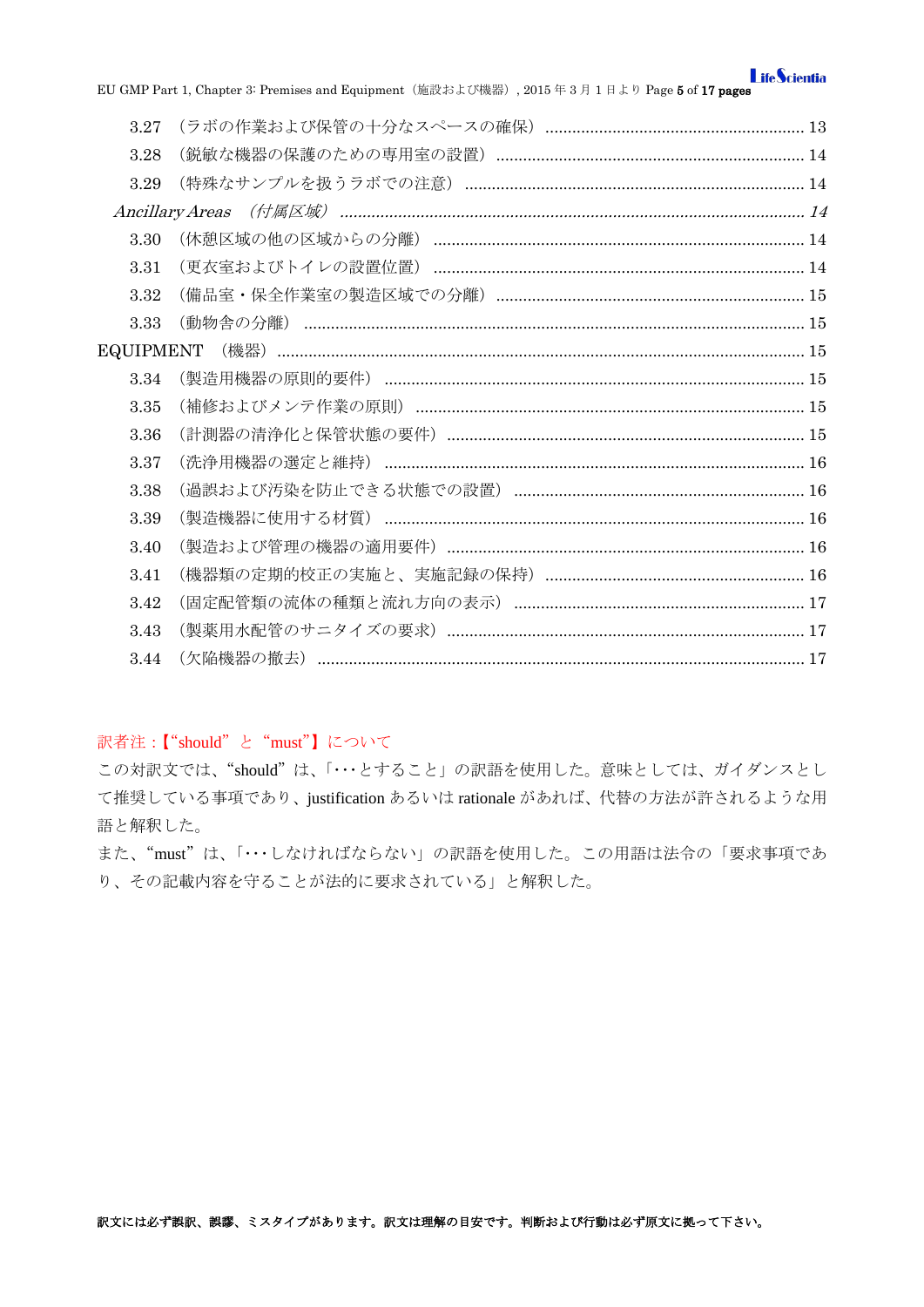### <span id="page-5-0"></span>PRINCIPLE (原則)

Premises and equipment must be located, designed, constructed, adapted and maintained to suit the operations to be carried out. Their layout and design must aim to minimise the risk of errors and permit effective cleaning and maintenance in order to avoid cross-contamination, build-up of dust or dirt and, in general, any adverse effect on the quality of products.

施設および機器は、行うべき作業に適するように、位置させ(located)、構成し(designed)、適合させ(adapted)、 そして維持(maintained)しなければならない。そのレイアウト(配置)とデザインは、次のことを目標と しなければならない;

- ・過誤(errors)のリスクを最小化すること
- ・効果的な清浄化とメンテナンスを可能にすること。
	- これは、交叉汚染、塵埃または粉塵の堆積、そして製品品質への悪影響を避けるためである。

### <span id="page-5-1"></span>PREMISES (施設)

#### <span id="page-5-2"></span>*General* (一般的事項)

### <span id="page-5-3"></span>3.1 (施設における環境の位置づけ)

Premises should be situated in an environment which, when considered together with measures to protect the manufacture, presents minimal risk of causing contamination of materials or products.

施設は、製造を保護するための方策と一体化させて考えた場合、原材料あるいは製品の汚染の原因と なるリスクが最小となるように、その環境を位置づけること。

### <span id="page-5-4"></span>3.2 (修繕およびメンテナンス作業に対する注意)

Premises should be carefully maintained, ensuring that repair and maintenance operations do not present any hazard to the quality of products. They should be cleaned and, where applicable, disinfected according to detailed written procedures.

施設は、修繕およびメンテナンス作業が、製品品質に対して如何なる危害も示さないことを保証する ように、注意深く維持すること。建物は清浄な状態とすること。および、該当する場合は、詳細な手 順書に従って、消毒を行うこと。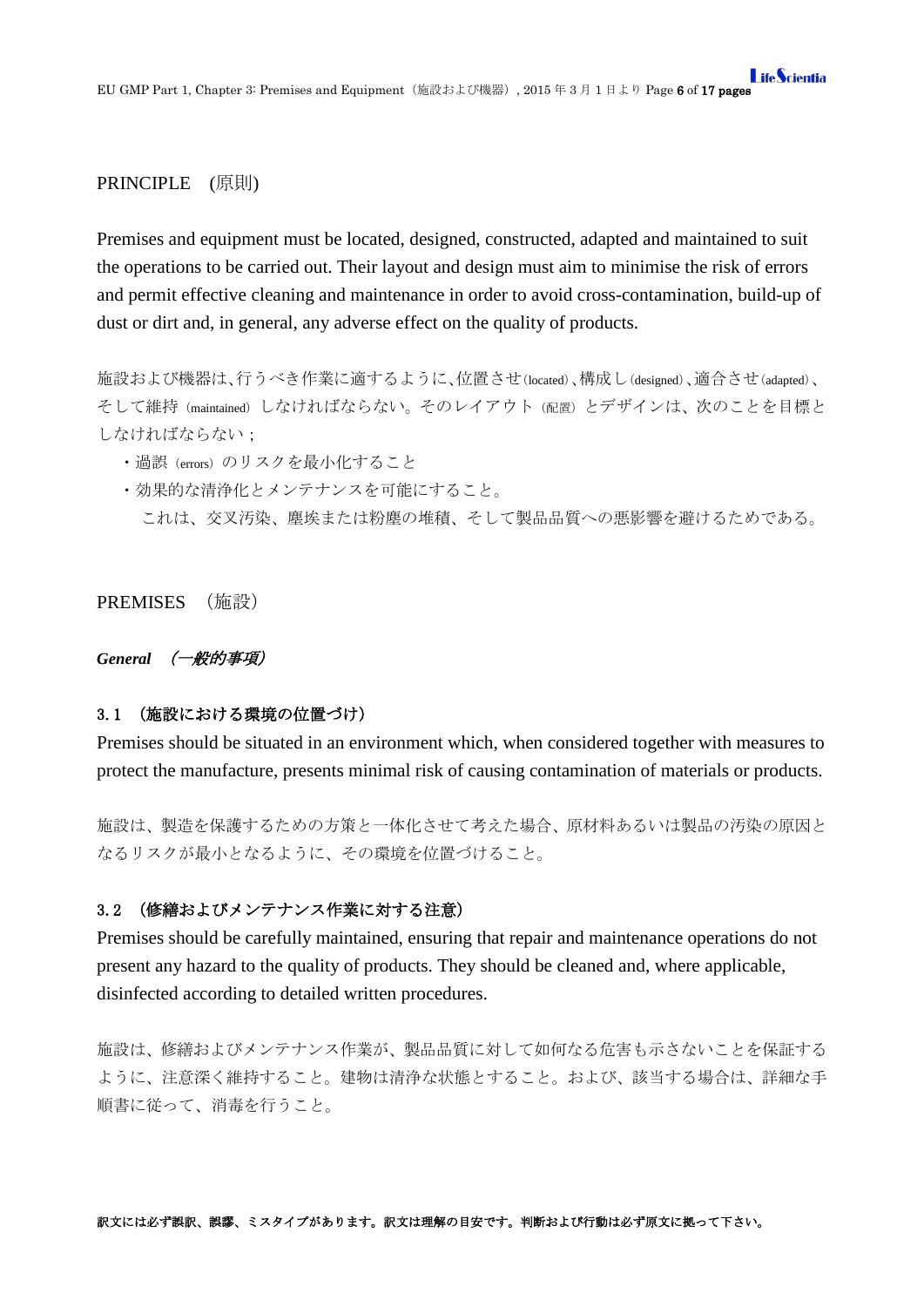### <span id="page-6-0"></span>3.3 (照明、温度、湿度および換気の適切性)

Lighting, temperature, humidity and ventilation should be appropriate and such that they do not adversely affect, directly or indirectly, either the medicinal products during their manufacture and storage, or the accurate functioning of equipment.

照明、温度、湿度および換気は、適切なものとすること。かつそのような環境条件は、製造中あるい は保管中の医薬品や、機器の精密な機能に、直接的あるいは間接的に悪影響を及ぼさないこと。

### <span id="page-6-1"></span>3.4 (防虫管理)

Premises should be designed and equipped so as to afford maximum protection against the entry of insects or other animals.

施設(premises)は、昆虫あるいは他の動物の侵入に対して最大限の保護が得られるように、設計し、装 備すること。

# <span id="page-6-2"></span>3.5 (未承認者の入室の抑止と、関係者外の通行制限)

Steps should be taken in order to prevent the entry of unauthorised people. Production, storage and quality control areas should not be used as a right of way by personnel who do not work in them.

未承認のヒト(unauthorised people)の入室を防ぐための手順をつくること。製造、保管および品質管理の 区域は、そこで作業を行わないヒトの、正規の通路(right of way)として使用しないこと。

### <span id="page-6-3"></span>*Production Area* (製造区域)

#### <span id="page-6-4"></span>3.6 (交叉汚染の防止と専用設備との関係)

Cross-contamination should be prevented for all products by appropriate design and operation of manufacturing facilities. The measures to prevent cross-contamination should be commensurate with the risks. Quality Risk Management principles should be used to assess and control the risks.

製造施設(manufacturing facilities)の適切な設計と運転(operation)により、全ての製品に対して、交叉汚染を 防ぐこと。交叉汚染を防ぐための評価尺度(measures)は、リスク相応させる(commensurate with the risks)こ と。品質リスクマネジメント(Quality Risk Management)の原則を、リスクの評価と制御のために使用する こと。

Depending of the level of risk, it may be necessary to dedicate premises and equipment for manufacturing and/or packaging operations to control the risk presented by some medicinal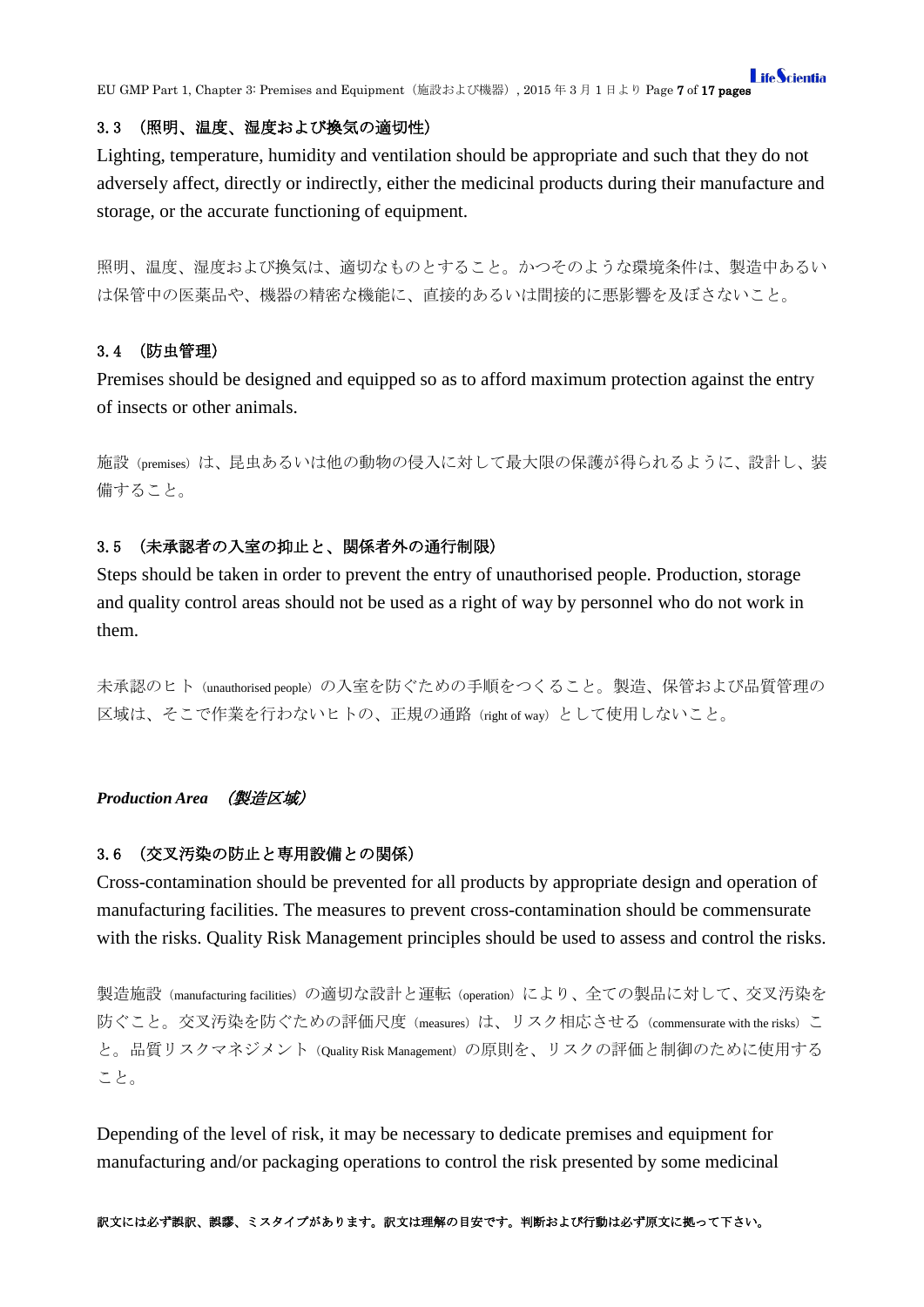products.

リスクのレベルによっては、ある医薬品が示すリスクを制御するために、製造作業および(または) 包装作業のための施設あるいは機器は、専用とする必要が生じるであろう。

Dedicated facilities are required for manufacturing when a medicinal product presents a risk because:

ある医薬品が以下のような何れかのリスクを示す場合には、専用設備が要求される。

i. the risk cannot be adequately controlled by operational and/ or technical measures,

そのリスクが運営的な、および(または)技術的な方法により適切に制御出来ない。

ii. scientific data from the toxicological evaluation does not support a controllable risk (e.g. allergenic potential from highly sensitising materials such as beta lactams) or

毒性学的な評価からの科学的データが、制御可能なリスク(controllable risk)であることの裏付けを 与えられない(例えば、βラクタムのような高度に感作性を持つ物質からの潜在的なアレルギー 症状があるなど)、または

iii. relevant residue limits, derived from the toxicological evaluation, cannot be satisfactorily determined by a validated analytical method.

毒性学的評価から導かれる関連する残存限度値 (relevant residue limits) が、バリデートされた分析法 により、十分な測定が出来ない。

Further guidance can be found in Chapter 5 and in Annexes 2, 3, 4, 5 & 6.

更なるガイダンスは、Chapter 5 および、Annexes の 2, 3, 4, 5 および 6 で見ることができる。

### <span id="page-7-0"></span>3.7 (製造区域の製造順で、かつ清浄度に応じたレイアウト)

Premises should preferably be laid out in such a way as to allow the production to take place in areas connected in a logical order corresponding to the sequence of the operations and to the requisite cleanliness levels.

施設は、なるべく、「製造作業の順番」と「必要とされる清浄度レベル」に対応した論理的順番(logical order)で連結された区域での製造が可能となるような経路(way)にレイアウト(配置)すること。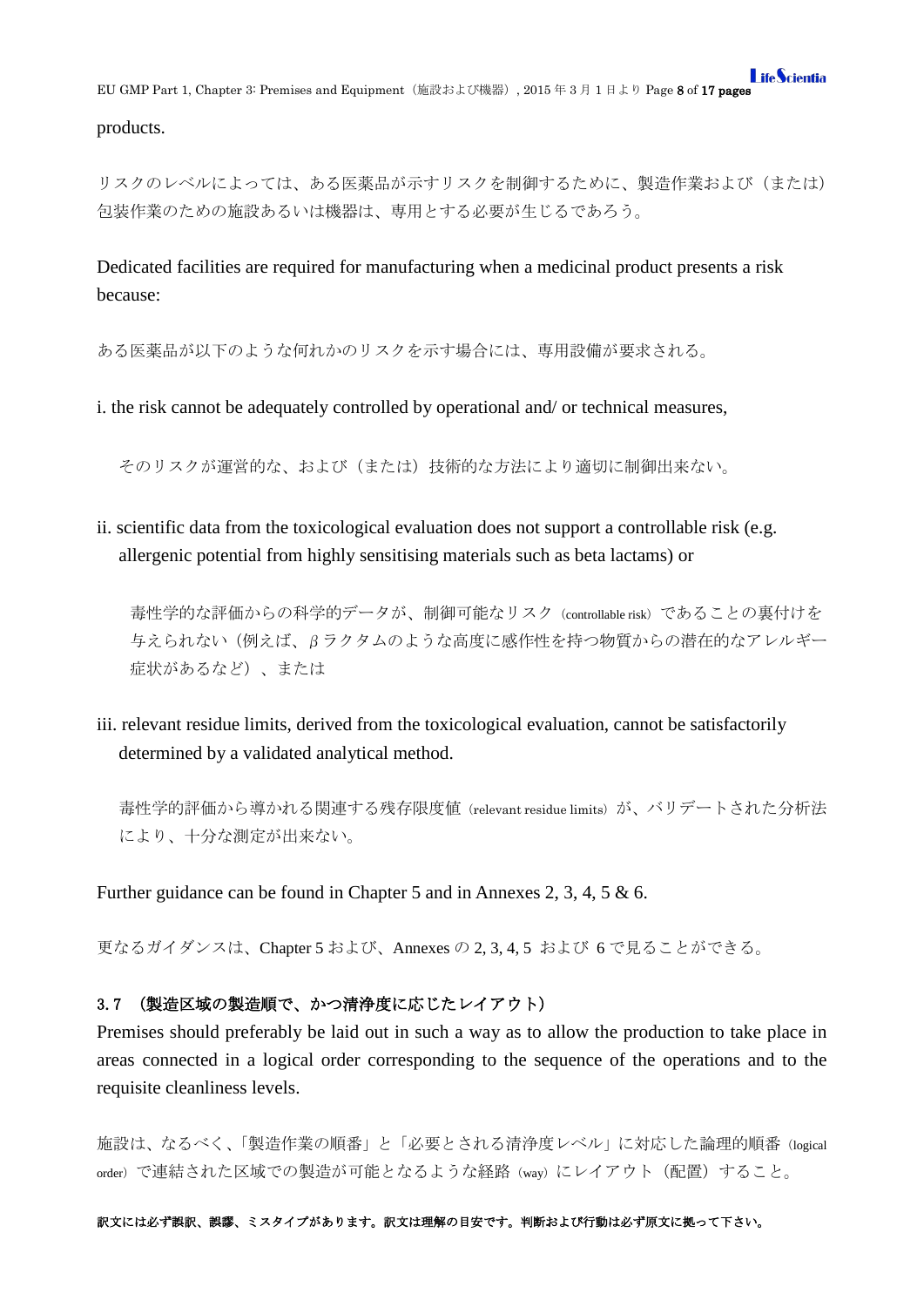### <span id="page-8-0"></span>3.8 (作業中および工程途上での保管スペースの適切性)

The adequacy of the working and in-process storage space should permit the orderly and logical positioning of equipment and materials so as to minimise the risk of confusion between different medicinal products or their components, to avoid cross-contamination and to minimise the risk of omission or wrong application of any of the manufacturing or control steps.

作業中および工程途上(in-process)での保管スペースの適切性は、機器および物品を順序良く、かつ論 理的に配置(下記訳注参照)を可能とするものであること。その配置には、次のような点を考慮すること。

- ・各種の製品あるいは出発物質の間を混乱(confusion)してしまうリスクを最小化すること
- ・交叉汚染を避けること
- · いかなる製造ステップあるいは管理ステップでも、不作為 (omission) あるいは 粗雑な適用(wrong application)のリスクを最小化すること
- 訳注:原文は、"orderly and logical positioning"と記載されている。"orderly"とは「製造に使用する順序に」配置す ると解釈される。一方で、"logical"の意味は明確ではない。通常は、"orderly"の状態にあることを前提に、 「出発物質の種類別に」、「有効期限順に」あるいはそれらの「出発物質の性質に応じて最適化される状態」 にすると、幅広く解釈される。

#### <span id="page-8-1"></span>3.9 (製造保管区域の内装状態)

Where starting and primary packaging materials, intermediate or bulk products are exposed to the environment, interior surfaces (walls, floors and ceilings) should be smooth, free from cracks and open joints, and should not shed particulate matter and should permit easy and effective cleaning and, if necessary, disinfection.

出発物質 (starting materials) および一次包装材料 (primary packaging materials)、中間製品 (intermediate) およびバル ク製品(bulk products)が環境に曝露される場所は、その内側の表面(壁、床、および天井)は、次の事 項に適合すること。

- ・滑らかであること
- ・クラックや、露出した継手 (open joints) が無いこと
- ・微粒子の発散が起こらないこと
- ・容易でかつ効果的な清掃 (cleaning) と(必要な場合は)消毒 (disinfection) が可能なこと

### <span id="page-8-2"></span>3.10 (製造区域内への用役付帯設備の清浄化の容易性の確保)

Pipework, light fittings, ventilation points and other services should be designed and sited to avoid the creation of recesses which are difficult to clean. As far as possible, for maintenance purposes, they should be accessible from outside the manufacturing areas.

配管類(pipework)、照明器具(light fittings)、換気箇所 (ventilation points) および他のサービス (services) は、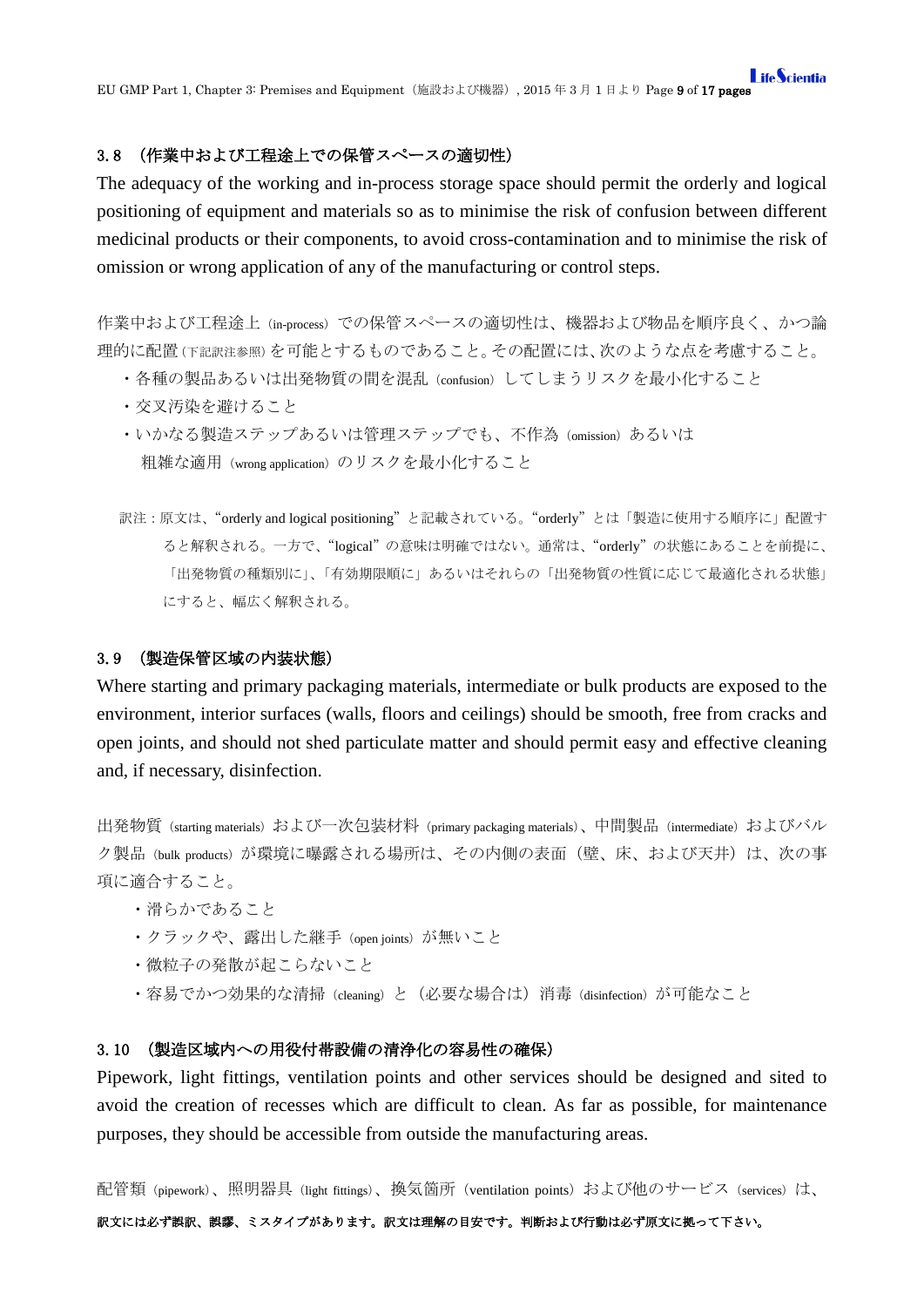**LifeScientia** EU GMP Part 1, Chapter 3: Premises and Equipment(施設および機器), 2015 年 3 月 1 日より Page 10 of 17 pages

清浄化が困難となるような窪みの発生(creation of recesses)を避けるように設計し、かつ最適化すること。 メンテナンスの目的に関しては、出来る限り、製造区域の外側からアクセスできるようにすること。

### <span id="page-9-0"></span>3.11 (床排水(ドレイン)の構造)

Drains should be of adequate size, and have trapped gullies. Open channels should be avoided where possible, but if necessary, they should be shallow to facilitate cleaning and disinfection.

ドレイン (drains;訳注)は適切な大きさを持ち、かつトラップ用の溝 (trapped gullies) を持つこと。開口し ている排水溝 (open channels) は、可能な限り避けること。しかし、必要であるならば、洗浄と消毒を行 い易いように浅い溝(shallow)とすること。

訳注:この訳文では、"drains"は、ここでは「下水管の床排水用の口の部分」という意味で捉えている。"trapped gullies" というのは、ドレイン口の所にある気流の逆流防止のトラップのことであり、ベル状の器具を用いた、あるい は配管を U 字状とした、「水封を形成させるための構造」であろう。

### <span id="page-9-1"></span>3.12 (製造区域の空気調和)

Production areas should be effectively ventilated, with air control facilities (including temperature and, where necessary, humidity and filtration) appropriate both to the products handled, to the operations undertaken within them and to the external environment.

製造区域は、空気制御設備により、効果的に換気をする(effectively ventilated,)こと。この換気には 温度、そして、必要な場合には湿度(訳注:加湿と除湿)と、ろ過が含まれる。これらは、以下の事 項の全てに対して、適切なものであること。

- ・取り扱う製品
- ・その区域で行われる作業
- ・外側の環境(external environment:訳注)

訳注:製造区域外の環境で、これには建物外側の環境を含むと思われる。

### <span id="page-9-2"></span>3.13 (秤量室の専用化)

Weighing of starting materials usually should be carried out in a separate weighing room designed for such use.

出発物質の秤量(weighing of starting materials)は、通常、その様な用途に専用の分離した秤量室(separate weighing room)で行うこと。

#### <span id="page-9-3"></span>3.14 (発塵作業での注意事項)

In cases where dust is generated (e.g. during sampling, weighing, mixing and processing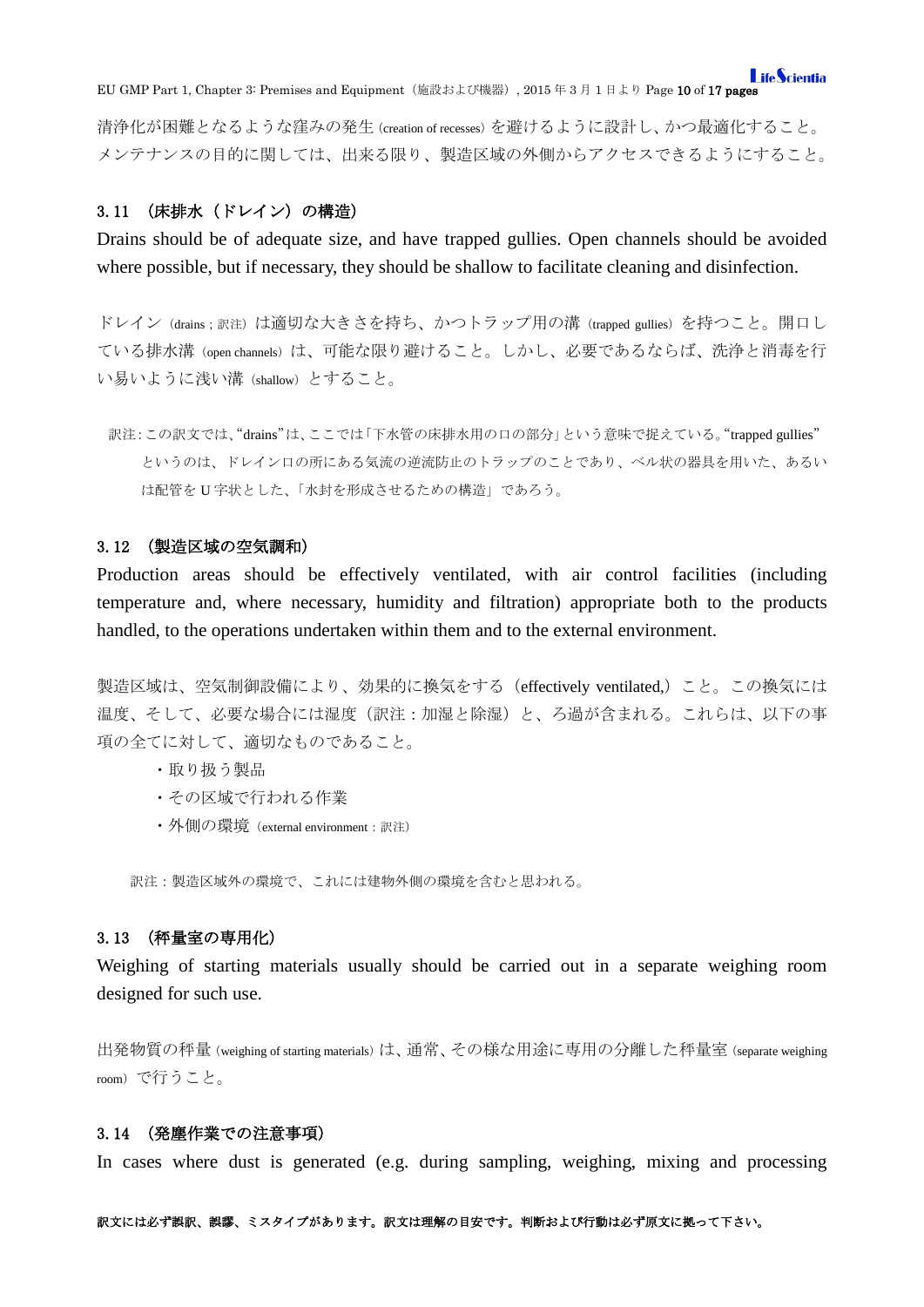EU GMP Part 1, Chapter 3: Premises and Equipment(施設および機器), 2015 年 3 月 1 日より Page 11 of 17 pages

operations, packaging of dry products), specific provisions should be taken to avoid cross-contamination and facilitate cleaning.

粉塵(dust)が発生する場合(例えば、サンプリング、秤量、混合および加工のそれぞれの工程、乾燥 している製品の包装など)、交叉汚染を避け、クリーニングを励行する規定を設けること。

### <span id="page-10-0"></span>3.15 (包装設備における異種混同と交叉汚染の防止)

Premises for the packaging of medicinal products should be specifically designed and laid out so as to avoid mix-ups or cross-contamination.

医薬品の包装設備/施設 (premises for the packaging of medicinal products) は、異種混同 (mix-ups) を避けられるよ うに、特別に設計し、かつ配置をすること。

### <span id="page-10-1"></span>3.16 (製造区域の照明)

Production areas should be well lit, particularly where visual on-line controls are carried out.

製造区域は、特に目視によるオンライン監視を行う場合は、十分に明るくすること。

#### <span id="page-10-2"></span>3.17 (工程内管理の実施場所)

In-process controls may be carried out within the production area provided they do not carry any risk to production.

工程内管理(in-process controls)は、もしそれが製造に対してリスクを何等及ぼさないのであれば、製造区 域内で行ってもよい。

### <span id="page-10-3"></span>*Storage Areas* (保管区域)

### <span id="page-10-4"></span>3.18 (保管区域の収容キャパシティ)

Storage areas should be of sufficient capacity to allow orderly storage of the various categories of materials and products: starting and packaging materials, intermediate, bulk and finished products, products in quarantine, released, rejected, returned or recalled.

保管区域は、原材料および製品の各種カテゴリーについての整然とした保管(orderly storage)を可能とす るための、充分なキャパシティを持つこと。各種カテゴリーとしては、次のものがある。

- ・出発物質および包装資材
- ・中間製品
- ・バルクおよび最終製品
- ・隔離(quarantine)中の、出荷(released)した、廃棄した(rejected)、 返品された (returned) あるいは回収された (recalled) 製品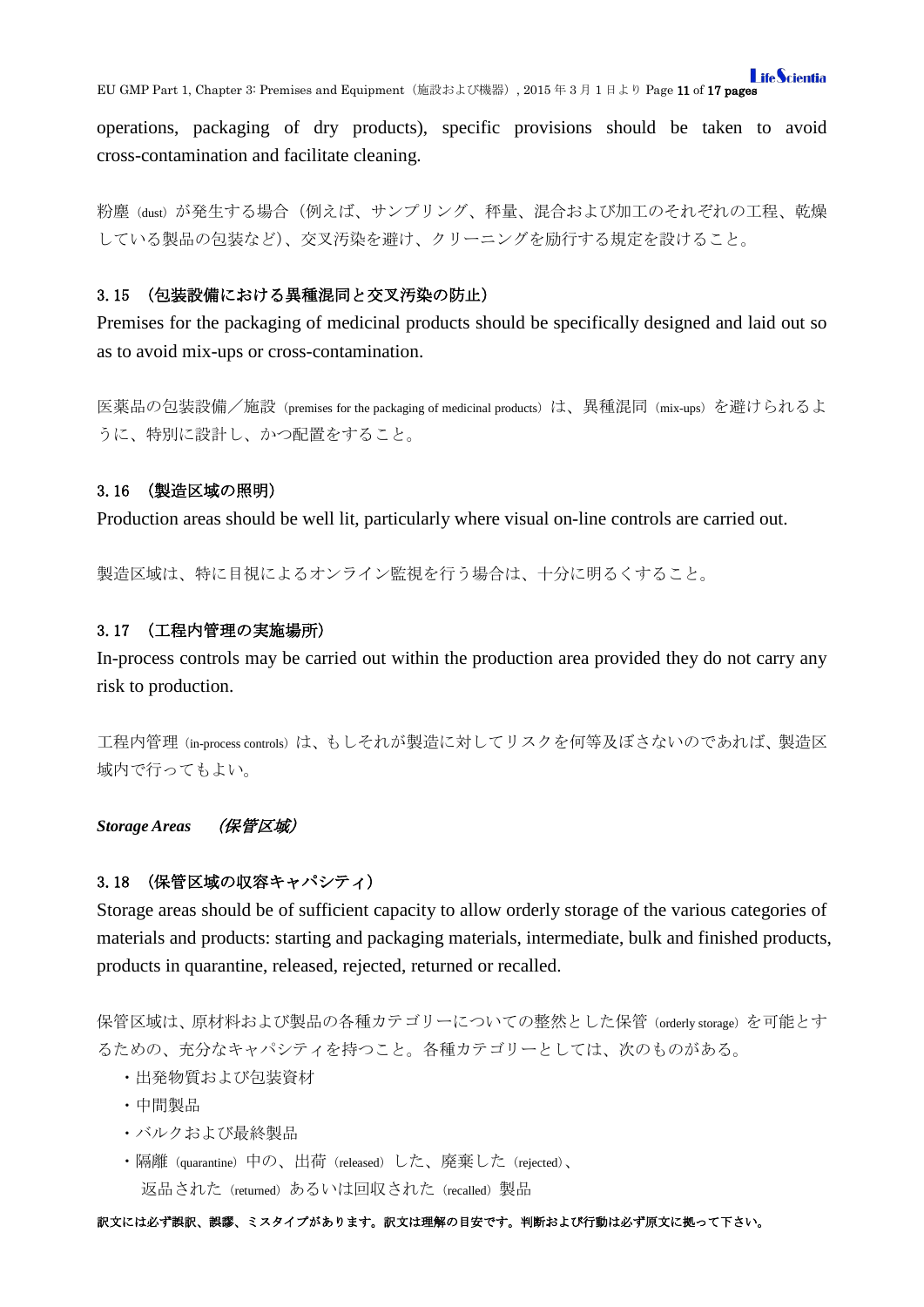### <span id="page-11-0"></span>3.19 (保管区域の環境条件)

Storage areas should be designed or adapted to ensure good storage conditions. In particular, they should be clean and dry and maintained within acceptable temperature limits. Where special storage conditions are required (e.g. temperature, humidity) these should be provided, checked and monitored.

保管区域は、良好な保管状態が保証されるように設計するか、あるいはそのような状態が得られるよ うにすること。保管区域は、特に、清浄で乾燥しており、かつ許容される温度範囲内に維持すること。 特別な保管条件(例えば、温度、湿度)が要求される場合は、それらの条件を提供し、それをチェッ クし、そして、モニターをすること。

#### <span id="page-11-1"></span>3.20 (受入・発送区画の要件)

Receiving and dispatch bays should protect materials and products from the weather. Reception areas should be designed and equipped to allow containers of incoming materials to be cleaned where necessary before storage.

受入·発送区画 (receiving and dispatch bays) は、天候から原材料および製品を保護できるものであること。 受入区域は、入荷する物品の容器を保管前にクリーンにし、必要であれば清浄化が出来るように設計 し、かつその設備を備えていること。

### <span id="page-11-2"></span>3.21 (隔離保管状態に対する要件)

Where quarantine status is ensured by storage in separate areas, these areas must be clearly marked and their access restricted to authorised personnel. Any system replacing the physical quarantine should give equivalent security.

隔離状態が、分離した区画(separate areas)での保管によって保証されている場合は、それらの区画は明 確に表示(clearly marked)し、かつ権限を有する者(authorised personnel)のみに、アクセスを制限すること。 物理的な隔離に代替する如何なるシステムも、その物理的隔離と同等のセキュリティを与えること。

### <span id="page-11-3"></span>3.22 (独立したサンプリング室の必要性)

There should normally be a separate sampling area for starting materials. If sampling is performed in the storage area, it should be conducted in such a way as to prevent contamination or cross-contamination.

通常、出発物質(starting materials)に対しては、分離したサンプリング区域を有すること。もし、サンプ リングを保管区域で行うのであれば、汚染あるいは交叉汚染を防げるような方法で行うこと。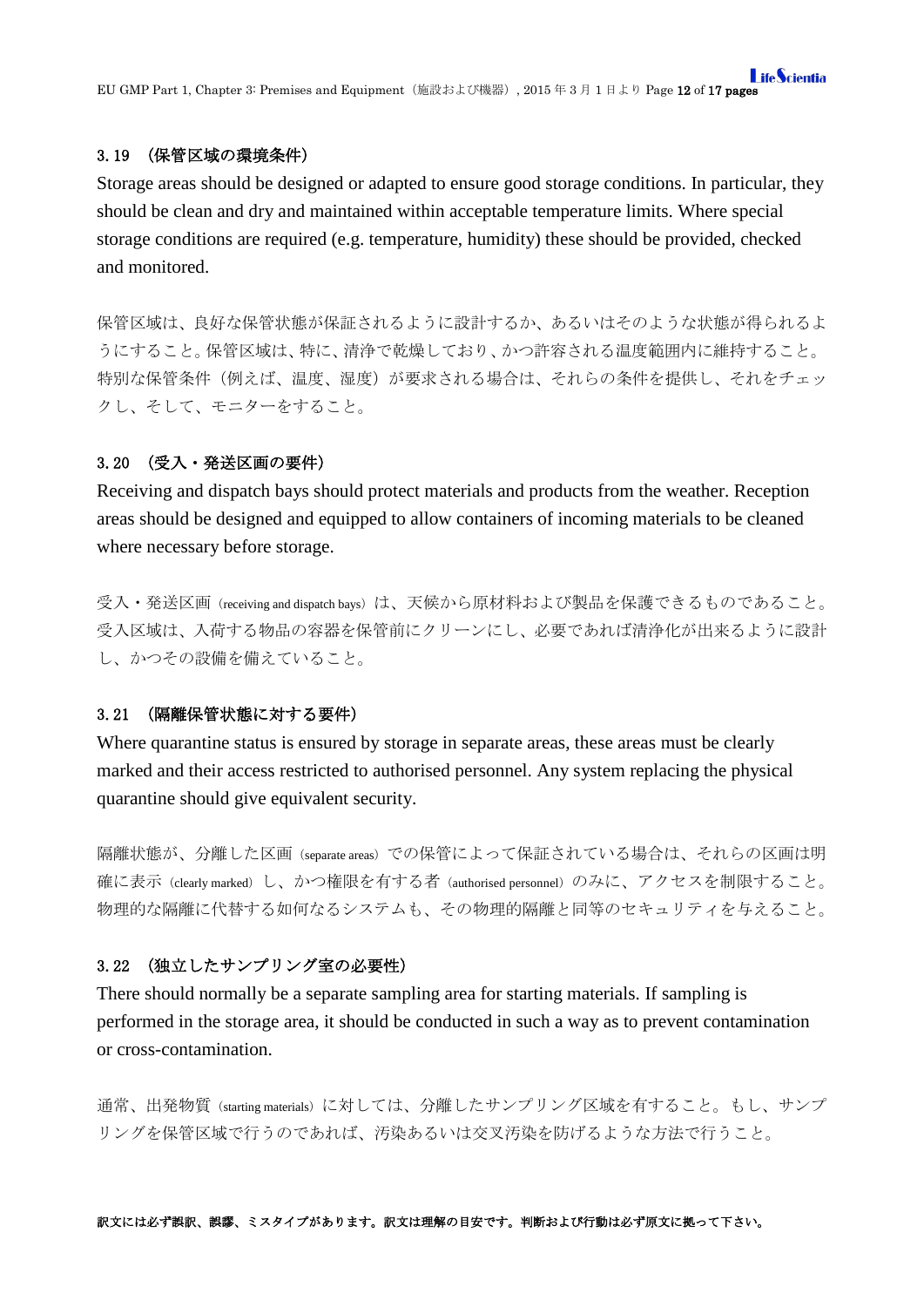**I** ifeScientia EU GMP Part 1, Chapter 3: Premises and Equipment(施設および機器), 2015 年 3 月 1 日より Page 13 of 17 pages

### <span id="page-12-0"></span>3.23 (不適品等の隔離保管)

Segregated areas should be provided for the storage of rejected, recalled or returned materials or products.

不適となった(rejected)、回収された(recalled)あるいは返品(returned)された原材料または製品の保管は、 隔離した区画(segregated areas)を与えること。

# <span id="page-12-1"></span>3.24 (高活性物質の保管)

Highly active materials or products should be stored in safe and secure areas.

非常に高活性の出発物質または製品は、安全でかつ保障のとれる区域(safe and secure areas)に保管するこ と。

# <span id="page-12-2"></span>3.25 (印刷済の包装資材の管理の重大性)

Printed packaging materials are considered critical to the conformity of the medicinal product and special attention should be paid to the safe and secure storage of these materials.

印刷済の包装資材は、医薬品の適合性 (conformity)にとって重要であると考えられものであり、したが って、それら資材の安全かつ安心な保管(safe and secure storage)に特別な注意を払うこと。

訳者注:この項は偽造医薬品への対応として、盗難やすり替えの防止を考慮したGDP的な面も考慮して 規定されていると思われる。

# <span id="page-12-3"></span>*Quality Control Areas* (品質管理区域)

# <span id="page-12-4"></span>3.26 (品質管理ラボの製造区域からの分離)

Normally, Quality Control laboratories should be separated from production areas. This is particularly important for laboratories for the control of biologicals, microbiologicals and radioisotopes, which should also be separated from each other.

通常(normally)は、品質管理ラボは、製造区域から分離すること。これは特に、生物学的(biologicals)、 微生物学的(microbiologicals)および放射性の管理をするラボでは重要であり、これら三つのラボもまた、 お互いに分離すること。

# <span id="page-12-5"></span>3.27 (ラボの作業および保管の十分なスペースの確保)

Control laboratories should be designed to suit the operations to be carried out in them. Sufficient space should be given to avoid mix-ups and cross-contamination. There should be adequate suitable storage space for samples and records.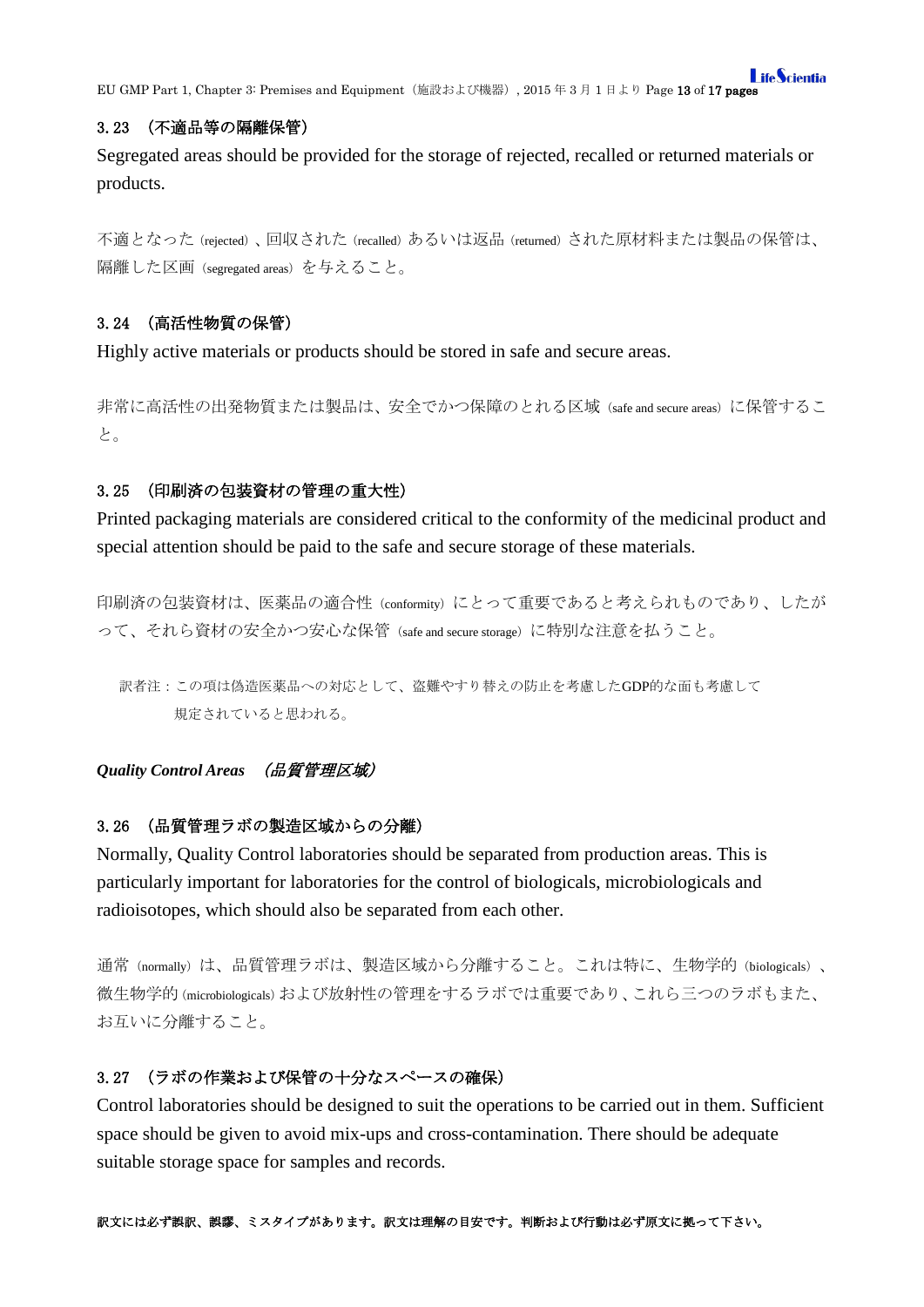**LifeScientia** EU GMP Part 1, Chapter 3: Premises and Equipment(施設および機器), 2015 年 3 月 1 日より Page 14 of 17 pages

品質管理ラボは、そこで行われる作業に適したように設計すること。異種混同(mix-ups)および交叉汚 染(cross-contamination)を避けるために、十分なスペースを与えること。サンプルと記録書(records)のた めの十分な保管スペースを持つこと。

#### <span id="page-13-0"></span>3.28 (鋭敏な機器の保護のための専用室の設置)

Separate rooms may be necessary to protect sensitive instruments from vibration, electrical interference, humidity, etc.

振動、電子的な干渉、湿度などから鋭敏な機器を保護するために、それら鋭敏な機器には専用室が必 要であろう。

### <span id="page-13-1"></span>3.29 (特殊なサンプルを扱うラボでの注意)

Special requirements are needed in laboratories handling particular substances, such as biological or radioactive samples.

生物学的なサンプル、あるいは放射線を有するサンプルというような特殊な物質の取扱うラボにおい ては、特別な注意が必要である。

<span id="page-13-2"></span>*Ancillary Areas* (付属区域)

#### <span id="page-13-3"></span>3.30 (休憩区域の他の区域からの分離)

Rest and refreshment rooms should be separate from other areas.

休憩区域およびリフレッシュ区域は、他の区域から分離すること。

### <span id="page-13-4"></span>3.31 (更衣室およびトイレの設置位置)

Facilities for changing clothes and for washing and toilet purposes should be easily accessible and appropriate for the number of users. Toilets should not directly communicate production or storage areas.

更衣のための施設および手洗いトイレを目的とした施設は、容易にアクセス出来て、かつその利用者 の数に対して適切なものであること。トイレは、製造および保管区域と直接に繋がっていない (not directly communicate with;下記訳注のこと)こと。

訳注:"not directly communicate with"を、トイレに行くのに更衣まで要求しているかは、不明である。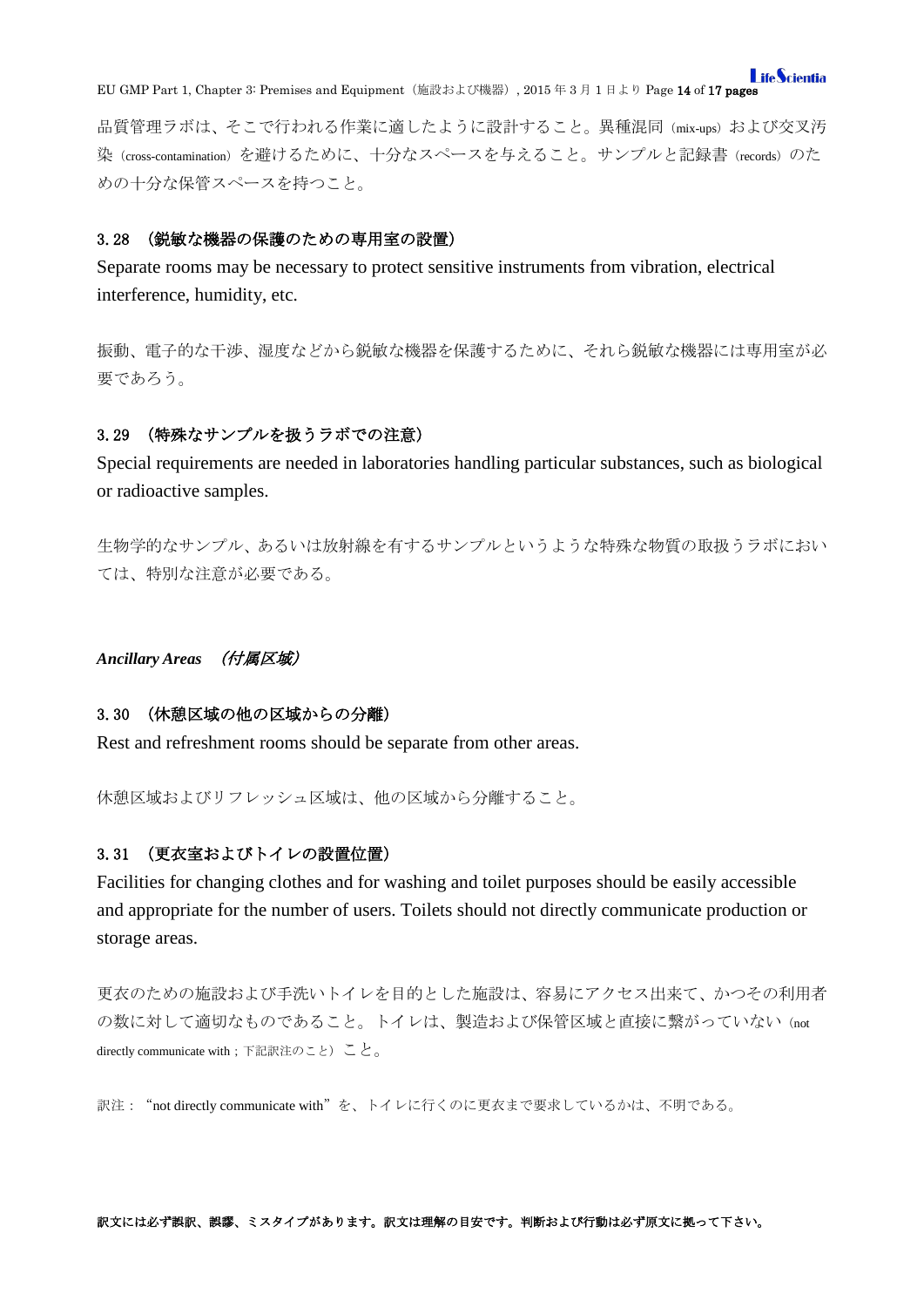### <span id="page-14-0"></span>3.32 (備品室・保全作業室の製造区域での分離)

Maintenance workshops should as far as possible be separated from production areas. Whenever parts and tools are stored in the production area, they should be kept in rooms or lockers reserved for that use.

メンテナンスのための作業室 (maintenance workshops) は、製造区域から出来る限り分離すること。部品や 工具(parts and tools)を製造区域に保管する場合は、その保管の用途のための部屋あるいはロッカー(rooms or lockers reserved for that use)に保管すること。

### <span id="page-14-1"></span>3.33 (動物舎の分離)

Animal houses should be well isolated from other areas, with separate entrance (animal access) and air handling facilities.

動物舎 (animal houses) は、他の区域とは十分に隔離をすること。また、他の区域への入口とは別の入口 (animal access;動物搬出入口)と、別系統の空調設備を持つこと。

# <span id="page-14-2"></span>EQUIPMENT (機器)

#### <span id="page-14-3"></span>3.34 (製造用機器の原則的要件)

Manufacturing equipment should be designed, located and maintained to suit its intended purpose.

製造用機器(manufacturing equipment)は、その意図した目的に適切なように設計し(designed)、位置させ(located)、 そして維持(maintained)すること。

### <span id="page-14-4"></span>3.35 (補修およびメンテ作業の原則)

Repair and maintenance operations should not present any hazard to the quality of the products.

補修およびメンテ作業(repair and maintenance operation)作業は、製品の品質に如何なる危害(any hazard)も与 えないこと。

#### <span id="page-14-5"></span>3.36 (計測器の清浄化と保管状態の要件)

Manufacturing equipment should be designed so that it can be easily and thoroughly cleaned. It should be cleaned according to detailed and written procedures and stored only in a clean and dry condition.

計測機器 (manufacturing equipment) は、容易にかつ十分に (easily and thoroughly) に清浄化が出来るようにする こと。詳細な、かつ文書化された手順に従ってそれらの機器を清浄化し、かつ清浄で乾燥した状態(clean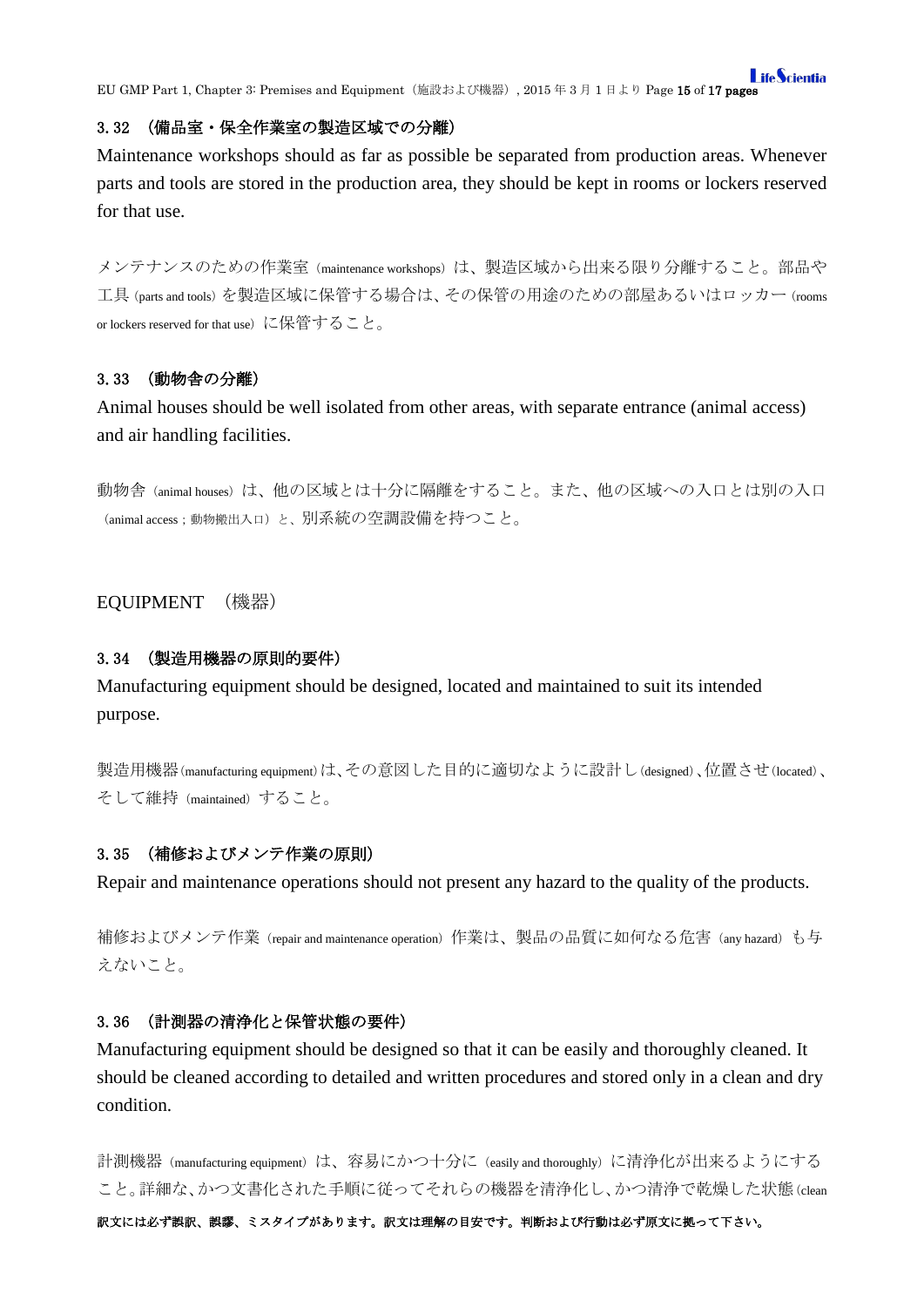**I** ifeScientia EU GMP Part 1, Chapter 3: Premises and Equipment(施設および機器), 2015 年 3 月 1 日より Page 16 of 17 pages

and dry condition)でのみ、保管をすること。

### <span id="page-15-0"></span>3.37 (洗浄用機器の選定と維持)

Washing and cleaning equipment should be chosen and used in order not to be a source of contamination.

洗浄用機器および清浄化用機器(washing and cleaning equipment)は、それが汚染源とならないように選定し、 かつ使用すること。

#### <span id="page-15-1"></span>3.38 (過誤および汚染を防止できる状態での設置)

Equipment should be installed in such a way as to prevent any risk of error or of contamination.

機器は過誤の、あるいは汚染の、如何なるリスクも防げるような状態で設置すること。

## <span id="page-15-2"></span>3.39 (製造機器に使用する材質)

Production equipment should not present any hazard to products. Parts of production equipment that come into contact with the product must not be reactive, additive or absorptive to such an extent that it will affect the quality of the product and thus present any hazard.

製造機器は、製品に対して如何なる危害(hazard)も示さないこと。製造機器の製品接触部分は、製品 の品質に影響を与える(それゆえ、危害を示す)ような反応性 (reactive) を有せず、添加的 (additive) あ るいは吸着的 (absorptive) な性質を有さないこと。

# <span id="page-15-3"></span>3.40 (製造および管理の機器の適用要件)

Balances and measuring equipment of an appropriate range and precision should be available for production and control operations.

製造および管理の作業(production and control operations)には、適切な範囲と精度を持つ天秤(balances)と測定 用機器(measuring equipment)を使用すること。

### <span id="page-15-4"></span>3.41 (機器類の定期的校正の実施と、実施記録の保持)

Measuring, weighing, recording and control equipment should be calibrated and checked at defined intervals by appropriate methods. Adequate records of such tests should be maintained.

測定(measuring)を、秤量(weighing)を、記録(recording)を、そして制御(control)を行う機器は、適切な方 法により、定められた周期で校正(calibrated)とチェックをすること。そのような試験/検査を行った ことの適切な記録書を、保持すること。